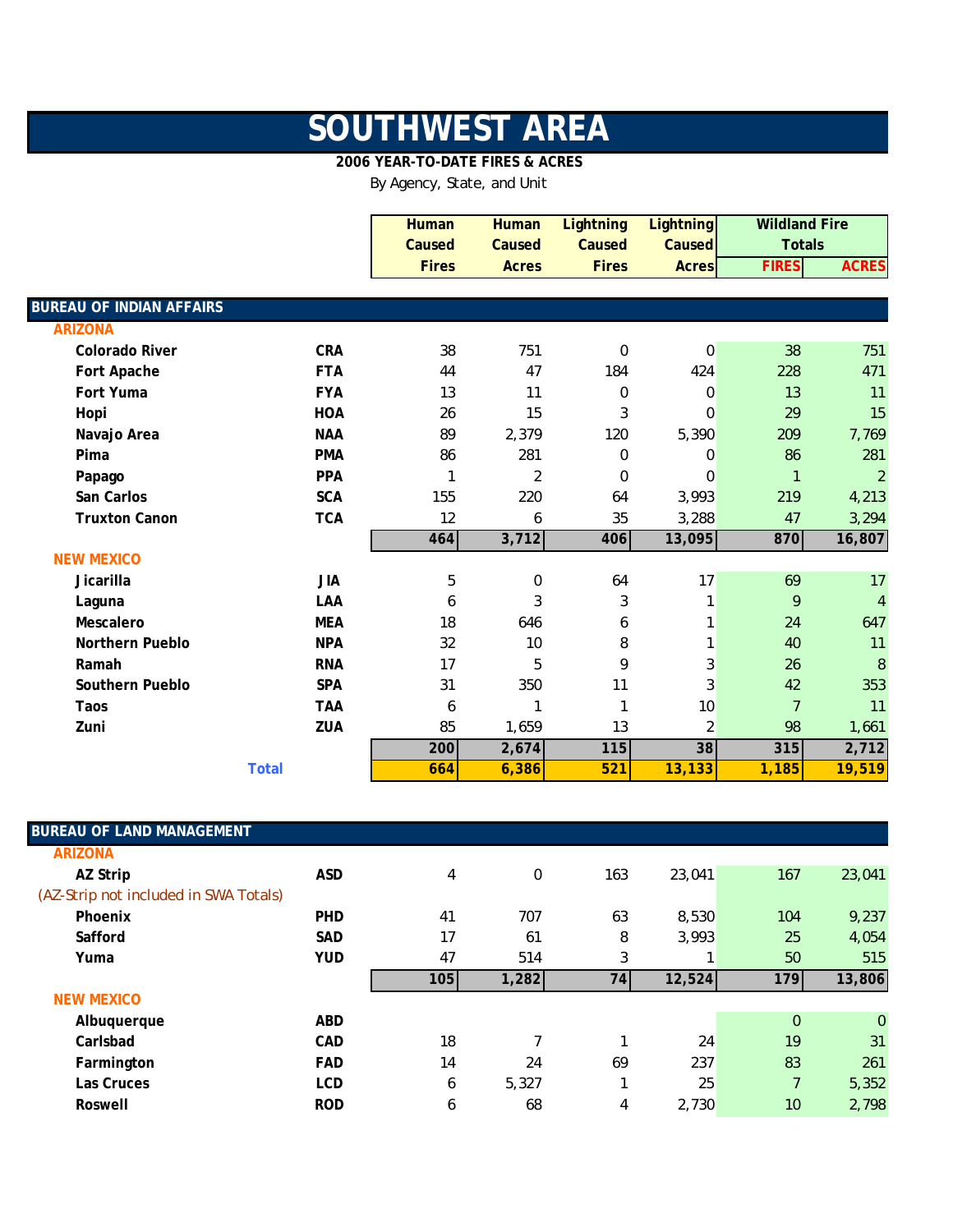| Socorro | SCD               |              |                     | u              | 4      |                    | 46             |
|---------|-------------------|--------------|---------------------|----------------|--------|--------------------|----------------|
| Taos    | TAD               |              |                     | ں ו            | ັ      | د ا                | $\sim$<br>ັ    |
|         |                   | 45,          | 5,431               | O <sub>1</sub> | 3,060  | 136                | 8,491          |
|         | <sup>-</sup> otal | 100<br>750 F | $-1$<br>υ, ι<br>1 J | 165            | 15,584 | <b>04 E</b><br>315 | 297<br><u></u> |

| <b>DEPARTMENT OF DEFENSE</b>            |            |                |                  |                |                  |                  |                |
|-----------------------------------------|------------|----------------|------------------|----------------|------------------|------------------|----------------|
| <b>ARIZONA</b>                          |            | $\mathbf{0}$   | $\overline{0}$   | $\overline{0}$ | $\overline{0}$   |                  |                |
| Fort Huachuca                           |            | 0              | 0                | 0              | 0                | $\pmb{0}$        | 0              |
|                                         |            | $\overline{0}$ | 0                | 0              | $\overline{0}$   | $\overline{0}$   | $\overline{0}$ |
|                                         |            |                |                  |                |                  |                  |                |
| <b>U.S. FISH &amp; WILDLIFE SERVICE</b> |            |                |                  |                |                  |                  |                |
| <b>ARIZONA</b>                          |            |                |                  |                |                  |                  |                |
| <b>Buenos Aires</b>                     | <b>BAR</b> | 1              | $\overline{2}$   | $\mathbf 0$    | 0                |                  | $\overline{2}$ |
| <b>Bill Williams</b>                    | <b>BWR</b> |                | 350              | 0              | $\mathbf 0$      |                  | 350            |
| Cibola                                  | <b>CBR</b> | $\Omega$       | $\mathbf 0$      | 3              | 5,330            | 3                | 5,330          |
| Cabeza Prieta                           | <b>CPR</b> |                | 150              | $\Omega$       | $\mathbf 0$      | $\mathbf{1}$     | 150            |
| Havasu                                  | <b>HVR</b> | 30             | 43               |                | 12               | 31               | 55             |
| Imperial                                | <b>IMR</b> | 0              | $\mathbf 0$      |                | 20               |                  | 20             |
| Kofa                                    | <b>KGR</b> |                | 431              | 0              | $\mathbf 0$      |                  | 431            |
| San Bernardino                          | <b>SBR</b> | 0              | $\mathbf 0$      | 0              | 0                | $\overline{0}$   | $\overline{0}$ |
|                                         |            | 34             | 976              | 5 <sub>l</sub> | 5,362            | 39               | 6,338          |
| <b>NEW MEXICO</b>                       |            |                |                  |                |                  |                  |                |
| <b>Bitter Lake</b>                      | <b>BTR</b> |                |                  |                |                  | $\mathbf{0}$     | $\overline{0}$ |
| Bosque Del Apache                       | <b>BDR</b> | 3              | 755              | $\mathbf 0$    | $\boldsymbol{0}$ | 3                | 755            |
| Las Vegas                               | <b>LVR</b> |                |                  |                |                  | $\overline{0}$   | $\mathbf{0}$   |
| San Andres                              | <b>SNR</b> |                |                  |                |                  | $\overline{0}$   | $\mathbf 0$    |
| Sevilleta                               | <b>SER</b> | $\overline{2}$ | 18               | $\mathbf 0$    | 0                | $\overline{2}$   | 18             |
|                                         |            | 5 <sup>1</sup> | 773              | $\overline{0}$ | $\overline{0}$   | $5\overline{)}$  | 773            |
| <b>WEST TEXAS (FED. ONLY)</b>           |            |                |                  |                |                  |                  |                |
| Mule Shoe                               | <b>MLR</b> | $\pmb{0}$      | $\boldsymbol{0}$ | 0              | 0                | $\boldsymbol{0}$ | 0              |
|                                         |            | $\mathbf 0$    | $\mathbf 0$      | $\mathbf 0$    | 0                | $\mathbf 0$      | $\overline{0}$ |
| <b>Total</b>                            |            | 39             | 1,749            | 5              | 5,362            | 44               | 7,111          |

| <b>NATIONAL PARK SERVICE</b> |            |              |     |                |     |                |                |
|------------------------------|------------|--------------|-----|----------------|-----|----------------|----------------|
| <b>ARIZONA</b>               |            |              |     |                |     |                |                |
| Canyon de Chelly             | CAP        |              |     |                |     | $\overline{0}$ | $\overline{0}$ |
| Coronado                     | <b>COP</b> |              | 335 | 0              | 0   |                | 335            |
| <b>Grand Canyon</b>          | <b>GCP</b> |              | 0   | 34             | 870 | 35             | 870            |
| Organ Pipe                   | <b>ORP</b> | 3            | 3   | 0              | 0   | 3              | 3              |
| Saguaro                      | <b>SAP</b> | 0            | 0   | $\overline{2}$ | 8   | h              | 8              |
| Sunset Crater Volcano        | <b>SUP</b> | 0            | 0   | 3              | 5   | 3              | 5              |
| Tonto                        | <b>TOP</b> |              |     |                |     | 0              | $\mathbf{0}$   |
| <b>Walnut Canyon</b>         | <b>WAP</b> | $\mathbf{0}$ | 0   |                | 0   |                | 0              |
| Wupatki                      | <b>WUP</b> |              |     |                |     | 0              | $\Omega$       |
|                              |            | 5            | 338 | 40             | 883 | 45             | 1,221          |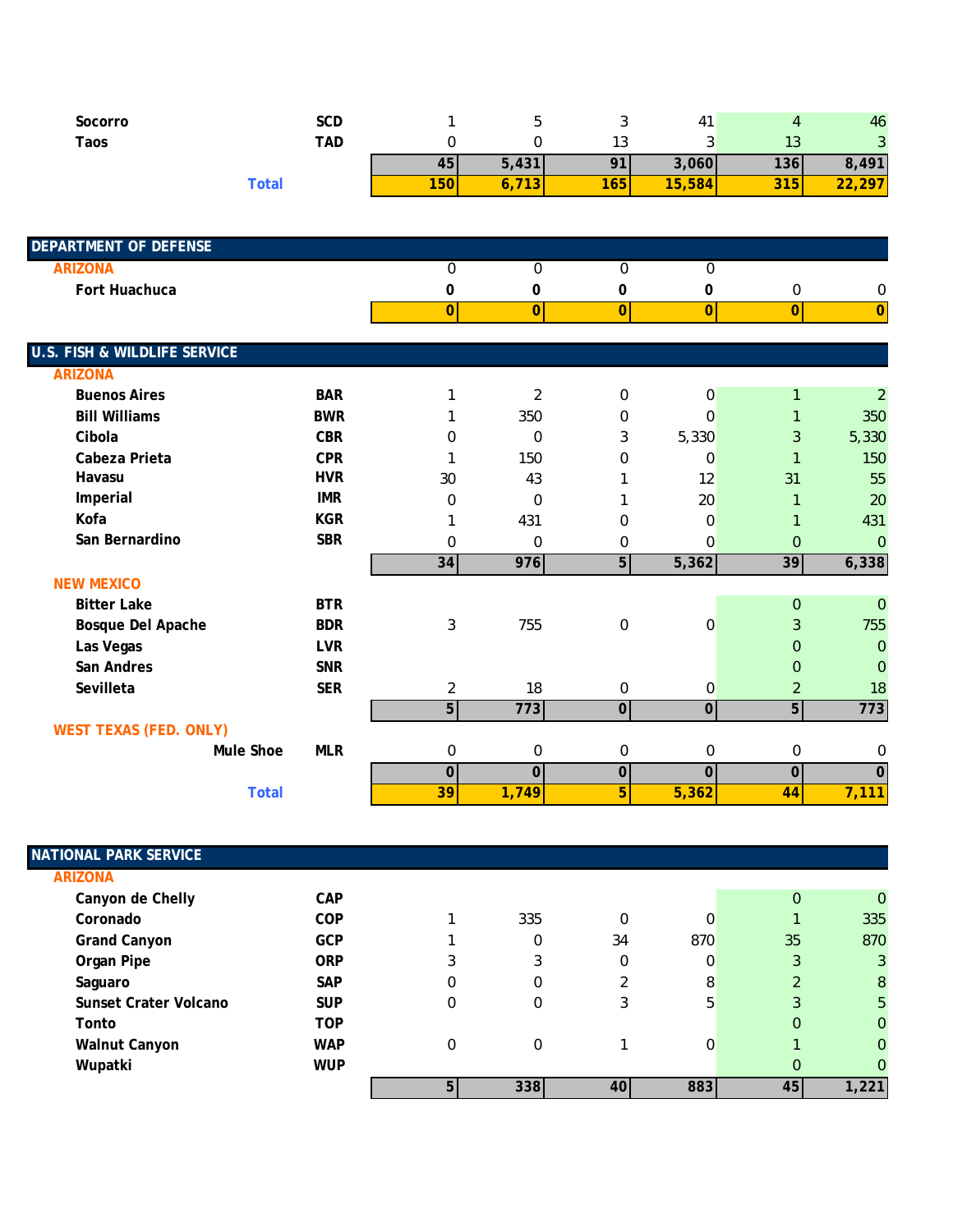| <b>NEW MEXICO</b>             |              |            |                  |                |                |                |                |                |
|-------------------------------|--------------|------------|------------------|----------------|----------------|----------------|----------------|----------------|
| <b>Bandelier NM</b>           |              | <b>BAP</b> | 0                | 0              | 7              | 123            | $\overline{7}$ | 123            |
| Carlsbab                      |              | <b>CCP</b> | 0                | 0              |                | 24             | 1              | 24             |
| <b>El Malpais</b>             |              | <b>EMP</b> | $\boldsymbol{0}$ | 0              | 12             | 177            | 12             | 177            |
| <b>Salinas Mission</b>        |              | <b>SAP</b> |                  |                |                |                | $\overline{0}$ | $\mathbf{0}$   |
|                               |              |            | 0                | $\overline{0}$ | 20             | 324            | 20             | $324$          |
| <b>WEST TEXAS (FED. ONLY)</b> |              |            |                  |                |                |                |                |                |
| Amistad                       |              | <b>AMP</b> |                  |                | $\mathbf 0$    | $\overline{0}$ |                | 1              |
| <b>Big Bend</b>               |              | <b>BBP</b> | 4                | 43             | 5              | 8              | 9              | 51             |
| Guadalupe                     |              | <b>GUP</b> |                  | 873            |                | 3              | $\overline{2}$ | 876            |
| Lake Meredith                 |              | LAP        | 64               | 4,223          | 7              | 1,023          | 71             | 5,246          |
| <b>Rio Grande</b>             |              | <b>RGP</b> |                  |                |                |                | $\overline{0}$ | $\overline{0}$ |
|                               |              |            | 70               | 5,140          | 13             | 1,034          | 83             | 6,174          |
|                               | <b>Total</b> |            | 75               | 5,478          | 73             | 2,241          | 148            | 7,719          |
|                               |              |            |                  |                |                |                |                |                |
| <b>OTHER</b>                  |              |            |                  |                |                |                |                |                |
| <b>NEW MEXICO</b>             |              |            |                  |                |                |                |                |                |
| Los Alamos Nat. Lab           |              | LAE        |                  |                |                |                | $\overline{0}$ | $\mathbf 0$    |
|                               | <b>Total</b> |            | $\Omega$         | $\overline{0}$ | $\overline{0}$ | $\overline{0}$ | $\mathbf{0}$   | $\mathbf 0$    |
|                               |              |            |                  |                |                |                |                |                |

 $\begin{array}{c} \hline \end{array}$ 

| <b>STATES</b>              |                  |       |          |       |         |       |         |
|----------------------------|------------------|-------|----------|-------|---------|-------|---------|
| <b>ARIZONA</b>             |                  |       |          |       |         |       |         |
| Arizona St. Land Dept.     | <b>AZS</b>       | 521   | 10,977   | 65    | 792     | 586   | 11,769  |
|                            | Total            | 521   | 10,977   | 65    | 792     | 586   | 11,769  |
|                            |                  |       |          |       |         |       |         |
| <b>NEW MEXICO</b>          |                  |       |          |       |         |       |         |
| <b>Chama District</b>      | N <sub>1</sub> S | 100   | 478      | 48    | 16      | 148   | 494     |
| <b>Cimarron District</b>   | N <sub>2</sub> S | 9     | 26,912   | 56    | 34,370  | 65    | 61,282  |
| Socorro District           | N <sub>3</sub> S | 45    | 4,909    | 13    | 941     | 58    | 5,850   |
| Las Vegas District         | N4S              | 96    | 65,773   | 90    | 43,809  | 186   | 109,582 |
| Capitan District           | N <sub>5</sub> S | 208   | 150,578  | 87    | 62,793  | 295   | 213,371 |
| <b>Bernalillo District</b> | N6S              | 319   | 42,565   | 642   | 10,232  | 961   | 52,797  |
|                            |                  | 777   | 291,215  | 936   | 152,161 | 1,713 | 443,376 |
|                            | <b>Total</b>     | 1,298 | 302, 192 | 1,001 | 152,953 | 2,299 | 455,145 |
|                            |                  |       |          |       |         |       |         |
| <b>USDA FOREST SERVICE</b> |                  |       |          |       |         |       |         |
| <b>ARIZONA</b>             |                  |       |          |       |         |       |         |
| Apache/Sitgreaves          | <b>ASF</b>       | 40    | 2,776    | 184   | 6,703   | 224   | 9,479   |
| Coconino                   | <b>COF</b>       | 98    | 5,895    | 317   | 783     | 415   | 6,678   |
| Coronado                   | <b>CNF</b>       | 48    | 5,054    | 34    | 1,133   | 82    | 6,187   |
| Kaibab                     | <b>KNF</b>       | 23    | 7        | 193   | 62,954  | 216   | 62,961  |
| Prescott                   | <b>PNF</b>       | 40    | 1,225    | 56    | 6,005   | 96    | 7,230   |
| Tonto                      | <b>TNF</b>       | 105   | 4,324    | 223   | 9,052   | 328   | 13,376  |
|                            |                  | 354   | 19,281   | 1,007 | 86,630  | 1,361 | 105,911 |
| <b>NEW MEXICO</b>          |                  |       |          |       |         |       |         |
| Carson                     | CAF              | 33    | 43       | 90    | 104     | 123   | 147     |